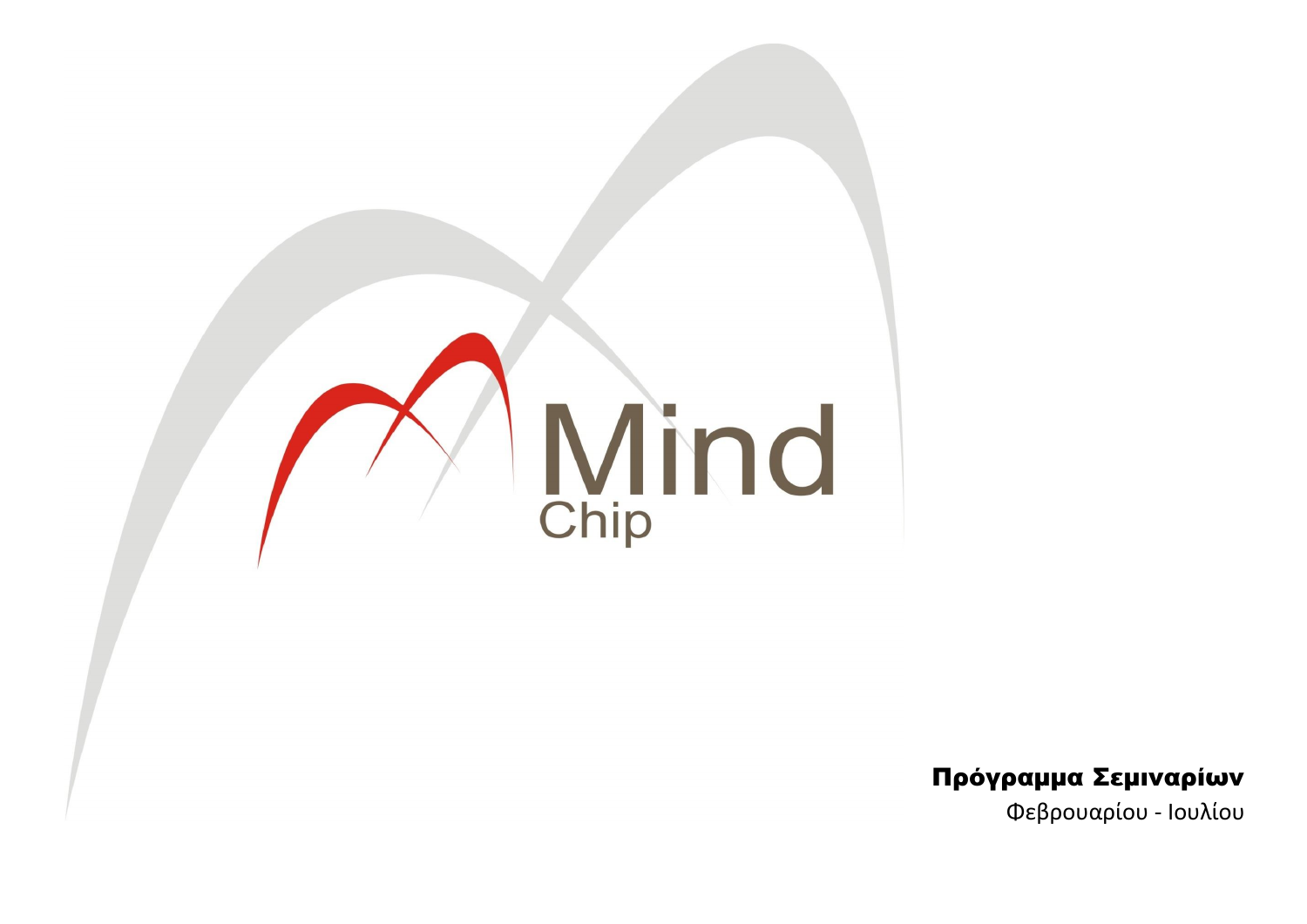|                   | Σεμινάριο                                       | Διάρκεια |             |              | Ημερομηνίες |           |           |           |
|-------------------|-------------------------------------------------|----------|-------------|--------------|-------------|-----------|-----------|-----------|
|                   |                                                 | (ώρες)   | Φεβρουάριος | Μάρτιος      | Απρίλιος    | Μάϊος     | Ιούνιος   | Ιούλιος   |
|                   | SQL Server 2016 / 2019                          |          |             |              |             |           |           |           |
| MC10985           | Introduction to SQL Databases                   | 24       | $14 - 16$   |              |             | $4 - 6$   |           |           |
| MC10987           | Performance Tuning and Optimizing SQL Databases | 32       |             | $21 - 24$    |             |           |           |           |
| MC20761           | Querying Data with Transact-SQL                 | 40       |             |              | $11 - 15$   |           |           |           |
| MC20762           | Developing SQL Databases                        | 40       |             |              |             | $16 - 20$ |           |           |
| MC20764           | Administering a SQL Database Infrastructure     | 40       |             | $28/3 - 1/4$ |             |           |           |           |
| MC20765           | Provisioning SQL Databases                      | 40       |             |              |             |           | $6 - 10$  |           |
| MC20767           | Implementing a SQL Data Warehouse               | 40       |             |              | $4 - 8$     |           |           |           |
| MC20768           | Developing SQL Data Models                      | 40       | $21-25$     |              |             |           |           | $11 - 15$ |
|                   | <b>Microsoft Power Platform</b>                 |          |             |              |             |           |           |           |
|                   |                                                 |          |             |              |             |           |           |           |
| PL-900T00         | Microsoft Power Platform Fundamentals           | 16       |             | $8 - 9$      |             |           |           | $4 - 5$   |
| PL-100T00         | Microsoft Power Platform App Maker              | 24       |             |              |             |           | $14 - 16$ |           |
| <b>PowerTools</b> |                                                 |          |             |              |             |           |           |           |
|                   | PowerPivot                                      | 16       |             | $10 - 11$    |             |           |           |           |
|                   | <b>DESKTOP Power BI</b>                         | 24       | $21-23$     |              | 27-29       |           |           |           |
|                   | Power BI for Business Users                     | 16       |             | $21-22$      |             |           |           | $7 - 8$   |
| MC20778           | Analyzing Data with Power BI                    | 24       |             | 28-30        |             | $20 - 22$ |           |           |
| DA-100T00         | Analyzing Data with Power BI                    | 32       |             |              |             |           | $20 - 23$ |           |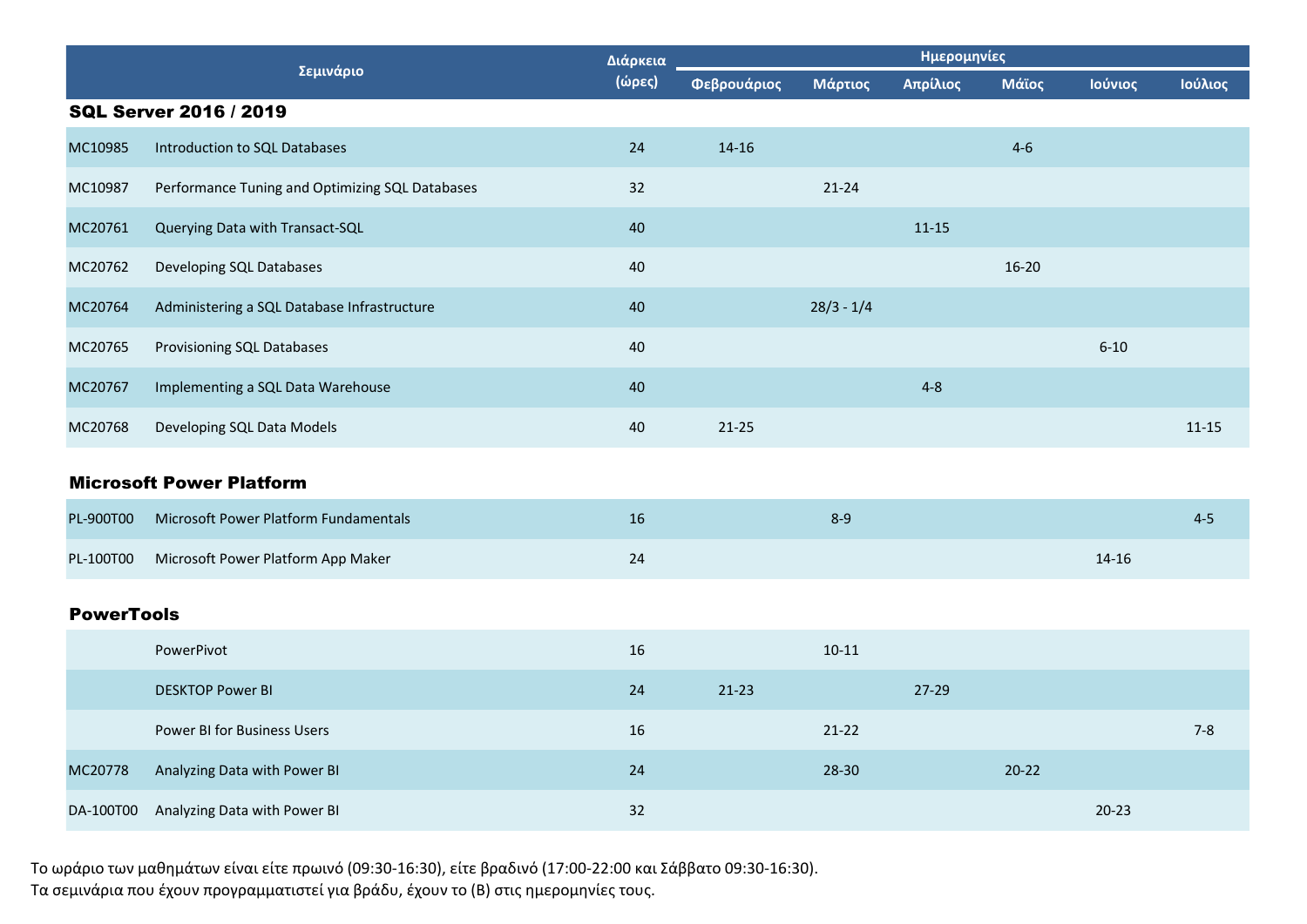|                      | Σεμινάριο                                                 | Διάρκεια       |             |           | Ημερομηνίες |           |           |           |
|----------------------|-----------------------------------------------------------|----------------|-------------|-----------|-------------|-----------|-----------|-----------|
|                      |                                                           | (ώρες)         | Φεβρουάριος | Μάρτιος   | Απρίλιος    | Μάϊος     | Ιούνιος   | Ιούλιος   |
| <b>Azure</b>         |                                                           |                |             |           |             |           |           |           |
| AZ-900T01            | Microsoft Azure Fundamentals                              | $\bf 8$        | 24          |           | 18          |           |           |           |
| AZ-900T00            | Microsoft Azure Fundamentals (Hands On Labs included)     | 16             | $24 - 25$   |           | 18-19       |           |           |           |
| AZ-104T00            | Microsoft Azure Administrator                             | 32             |             | $21 - 24$ |             |           | $27 - 30$ |           |
| AZ-500T00            | Microsoft Azure Security Technologies                     | 32             |             |           |             | $10-13$   |           |           |
|                      | <b>Azure Virtual Desktop</b>                              |                |             |           |             |           |           |           |
|                      | MD-101T00 Managing Modern Desktops                        | 40             |             | 14-18     |             |           |           |           |
|                      | MD-100T00 Windows 10                                      | 40             |             |           |             | $16 - 20$ |           |           |
| AZ-140T00            | Configuring and Operating Microsoft Azure Virtual Desktop | 32             |             |           |             |           |           | $11 - 14$ |
| <b>Azure Al</b>      |                                                           |                |             |           |             |           |           |           |
| AI-900T00            | Microsoft Azure AI Fundamentals                           | $\bf 8$        |             | 23        | 18          |           | 16        |           |
| AI-102T00            | Designing and Implementing a Microsoft Azure AI Solution  | 32             |             |           | 26-30       |           |           |           |
| <b>Microsoft 365</b> |                                                           |                |             |           |             |           |           |           |
| MS-900T01            | Microsoft 365 Fundamentals                                | $8\phantom{1}$ |             | 30        |             | 5         |           | 14        |
|                      | MS-100T00 Microsoft 365 Identity and Services             | 40             |             |           |             |           | $6 - 10$  |           |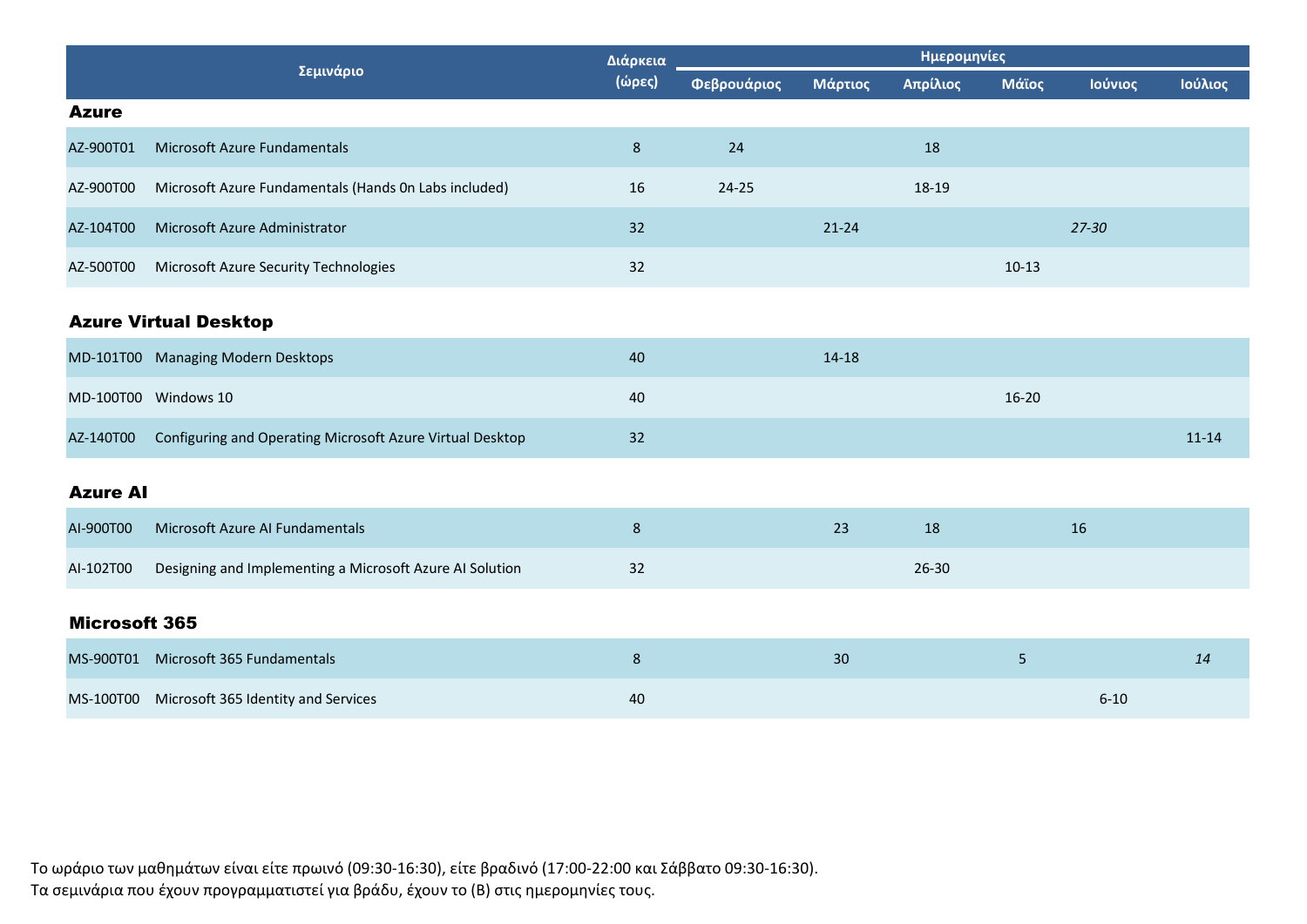|           |                                           | Διάρκεια | Ημερομηνίες        |                |           |           |           |         |  |  |
|-----------|-------------------------------------------|----------|--------------------|----------------|-----------|-----------|-----------|---------|--|--|
|           | Σεμινάριο                                 |          | <b>Φεβρουάριος</b> | <b>Μάρτιος</b> | Απρίλιος  | Μάϊος     | Ιούνιος   | Ιούλιος |  |  |
|           | <b>Windows Server 2019</b>                |          |                    |                |           |           |           |         |  |  |
| WS-011T00 | Windows Server 2019 Administration        | 40       | 14-18              |                |           | $20 - 24$ |           |         |  |  |
| WS-012T00 | Windows Server 2019 Hybrid and Azure laaS | 24       |                    |                | $27 - 29$ |           |           |         |  |  |
| WS-013T00 | <b>Azure Stack HCI</b>                    | 24       |                    |                |           |           | $15 - 17$ |         |  |  |

## Windows Server 2016

| MC20740 | Installation, Storage, and Compute with Windows Server 2016 | 40 | $21 - 25$ | $27/6 - 1/7$ |
|---------|-------------------------------------------------------------|----|-----------|--------------|
| MC20741 | Networking with Windows Server 2016                         | 40 | $4 - 8$   |              |
| MC20742 | Identity with Windows Server 2016                           | 40 |           | $16 - 20$    |
| MC20743 | Upgrading Your Skills to Windows Server 2016                | 40 | on demand |              |
| MC20744 | Securing Windows Server 2016                                | 40 |           | 18-22        |

## Windows Server 2012

| MC20410 | Installing and Configuring Windows Server 2012     | 40 | on demand |
|---------|----------------------------------------------------|----|-----------|
| MC20411 | Administering Windows Server 2012                  | 40 | on demand |
| MC20412 | Configuring Advanced Windows Server 2012 Services  | 40 | on demand |
| MC20413 | Designing and Implementing a Server Infrastructure | 40 | on demand |
| MC20414 | Implementing an Advanced Server Infrastructure     | 40 | on demand |
| MC20415 | Implementing a Desktop Infrastructure              | 40 | on demand |
| MC20416 | Implementing Desktop Application Environments      | 40 | on demand |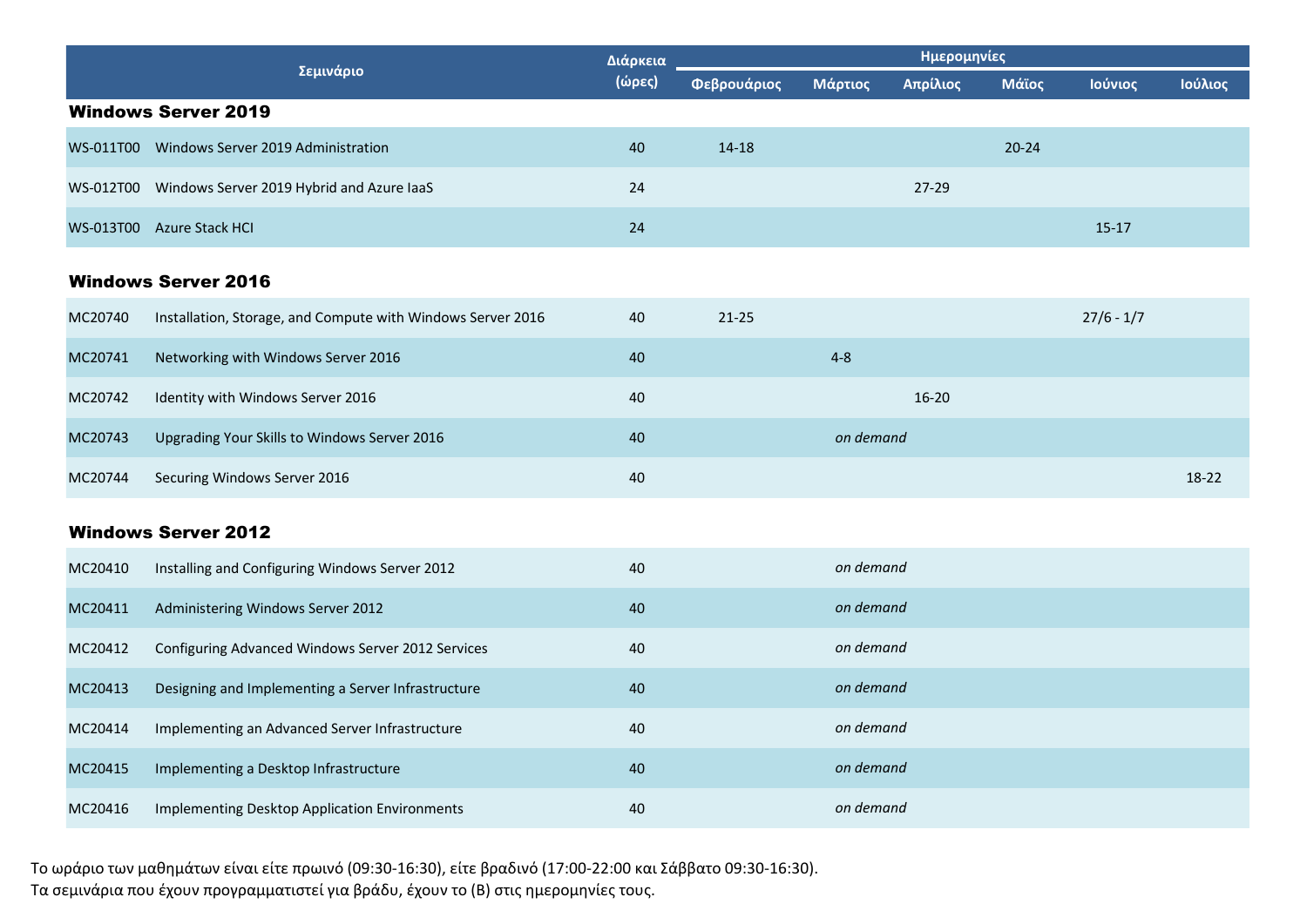|             |                                                      | Διάρκεια | Ημερομηνίες |         |           |           |           |         |  |  |
|-------------|------------------------------------------------------|----------|-------------|---------|-----------|-----------|-----------|---------|--|--|
|             | Σεμινάριο                                            | (ώρες)   | Φεβρουάριος | Μάρτιος | Απρίλιος  | Μάϊος     | Ιούνιος   | Ιούλιος |  |  |
|             | <b>SharePoint 2019</b>                               |          |             |         |           |           |           |         |  |  |
| MC55298     | Introduction to SharePoint 2019                      | $\,8\,$  |             | 11      |           | 19        |           |         |  |  |
| MC55286     | SharePoint 2019 Power User                           | 32       |             |         | $11 - 14$ |           |           |         |  |  |
| MC55293     | SharePoint End User 2019                             | 24       |             |         |           |           | $15-17$   |         |  |  |
|             |                                                      |          |             |         |           |           |           |         |  |  |
|             | <b>SharePoint 2016</b>                               |          |             |         |           |           |           |         |  |  |
|             | MC20339-1 Planning and Administering SharePoint 2016 | 40       | $21-25$     |         |           | $23 - 27$ |           |         |  |  |
|             | MC20339-2 Advanced Technologies of SharePoint 2016   | 40       |             |         |           |           | $20 - 24$ |         |  |  |
|             |                                                      |          |             |         |           |           |           |         |  |  |
| <b>ITIL</b> |                                                      |          |             |         |           |           |           |         |  |  |

| <b>ITIL Foundation</b> | . .<br>Ίp | $10 - 11$ | ס-כ | 18-19 |
|------------------------|-----------|-----------|-----|-------|
|                        |           |           |     |       |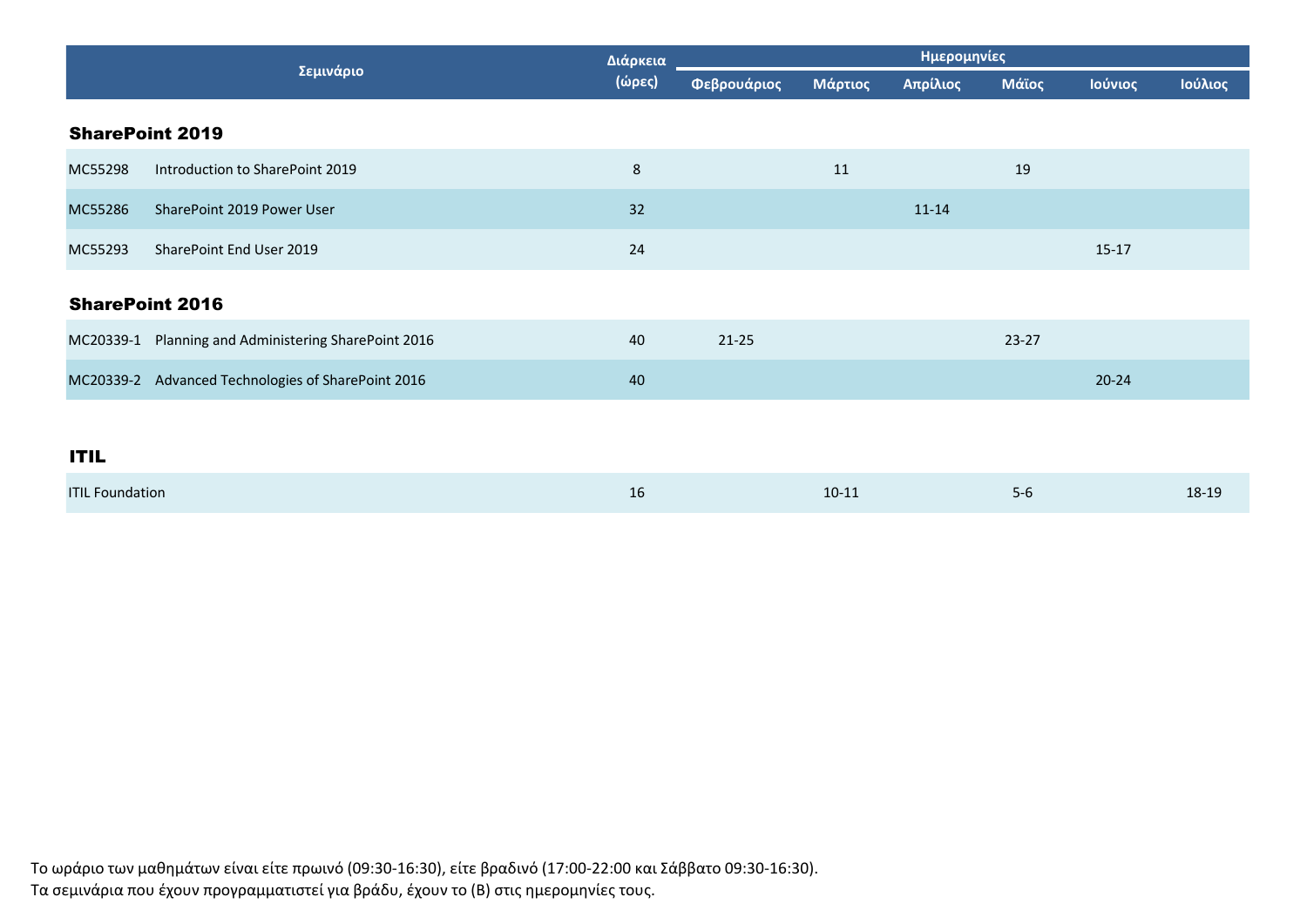|                                                                              | Διάρκεια | Ημερομηνίες |              |           |       |              |         |  |  |
|------------------------------------------------------------------------------|----------|-------------|--------------|-----------|-------|--------------|---------|--|--|
| Σεμινάριο                                                                    | (ώρες)   | Φεβρουάριος | Μάρτιος      | Απρίλιος  | Μάϊος | Ιούνιος      | Ιούλιος |  |  |
| Oracle 19c                                                                   |          |             |              |           |       |              |         |  |  |
| Oracle 19c: SQL Workshop                                                     | 40       | $7 - 11$    |              |           |       | $9 - 13$     |         |  |  |
| Oracle 19c: Administration Workshop                                          | 40       |             |              | $11 - 15$ |       |              |         |  |  |
| Oracle 19c: Backup and Recovery                                              | 40       |             |              |           |       |              | $4 - 8$ |  |  |
| <b>Oracle 12c</b>                                                            |          |             |              |           |       |              |         |  |  |
| Oracle 12c: Programming with PL/SQL                                          | 40       |             | $28/3 - 1/4$ |           |       |              |         |  |  |
| Oracle 12c: Advanced PL/SQL                                                  | 40       |             |              |           |       | $27/6 - 1/7$ |         |  |  |
| Oracle 12c: Administration Workshop Ed2                                      | 40       |             | on demand    |           |       |              |         |  |  |
| Oracle 12c: Backup and Recovery Workshop                                     | 40       |             | on demand    |           |       |              |         |  |  |
| Oracle 12c: Performance Tuning DBA                                           | 40       |             | on demand    |           |       |              |         |  |  |
| Oracle 11g                                                                   |          |             |              |           |       |              |         |  |  |
| Introduction to SQL                                                          | 40       |             | on demand    |           |       |              |         |  |  |
| Oracle 11g: Administration Workshop I                                        | 40       |             | on demand    |           |       |              |         |  |  |
| Oracle 11g: Administration Workshop II Release 2                             | 40       |             | on demand    |           |       |              |         |  |  |
| Oracle 11g: RAC and Grid Infrastructure Administration Accelerated Release 2 | 40       |             | on demand    |           |       |              |         |  |  |
| Oracle 11g: Backup and Recovery Workshop                                     | 40       |             | on demand    |           |       |              |         |  |  |
| Oracle 11g: Performance Tuning DBA Release 2                                 | 40       |             | on demand    |           |       |              |         |  |  |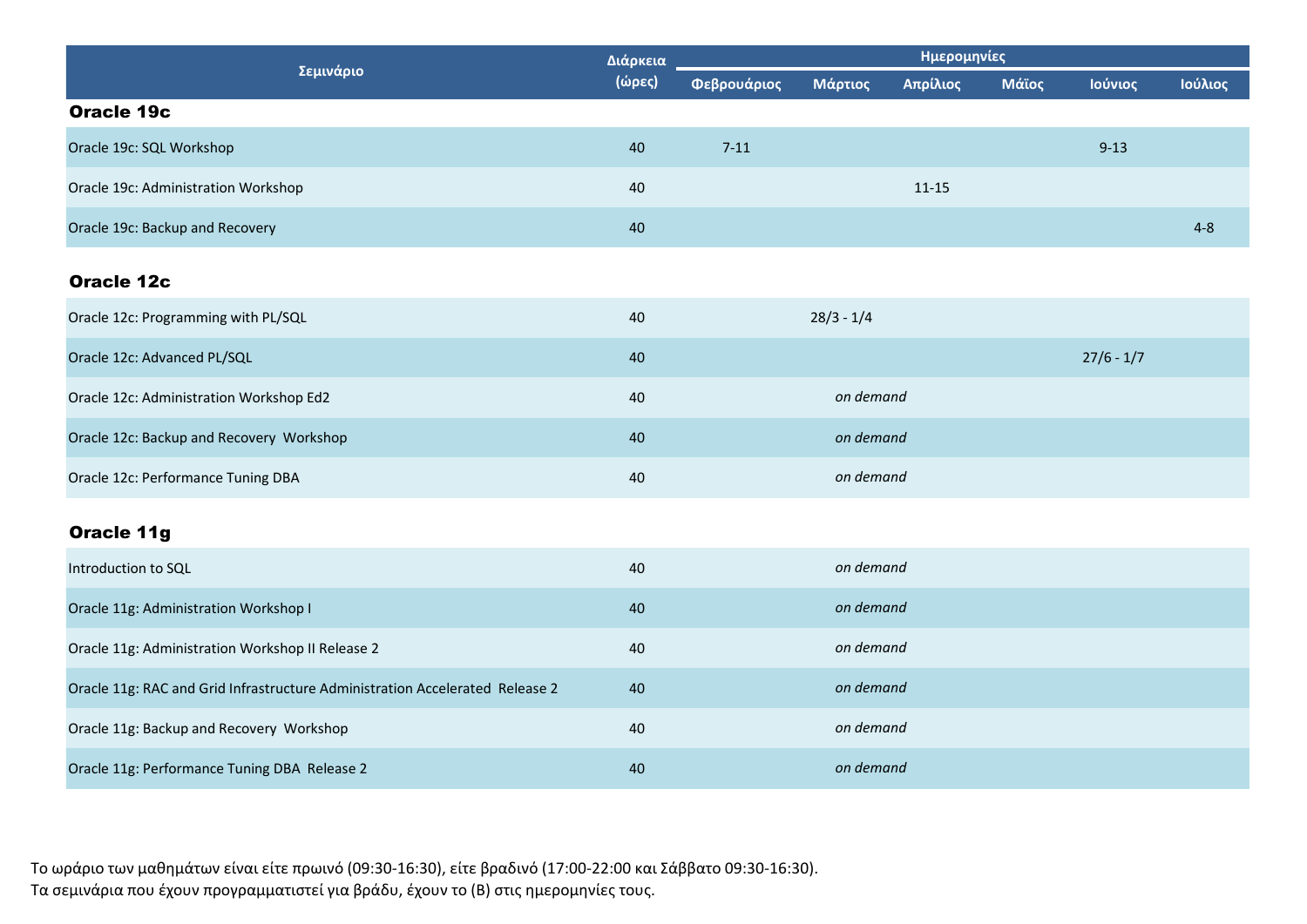|                   |                                                           | Διάρκεια | Ημερομηνίες |            |           |              |            |            |  |
|-------------------|-----------------------------------------------------------|----------|-------------|------------|-----------|--------------|------------|------------|--|
|                   | Σεμινάριο                                                 | (iúρες)  | Φεβρουάριος | Μάρτιος    | Απρίλιος  | <b>Μάϊος</b> | Ιούνιος    | Ιούλιος    |  |
| <b>Android</b>    |                                                           |          |             |            |           |              |            |            |  |
|                   | Android Programming Level 1                               | 32       |             | on demand  |           |              |            |            |  |
|                   | Android Programming Level 2                               | 24       | on demand   |            |           |              |            |            |  |
|                   | <b>Linux Professional Institute</b>                       |          |             |            |           |              |            |            |  |
| LPI-101           | Linux Professional Institute 101                          | 40       |             | on demand  |           |              |            |            |  |
| LPI-102           | Linux Professional Institute 102                          | 40       |             | on demand  |           |              |            |            |  |
| <b>Red Hat</b>    |                                                           |          |             |            |           |              |            |            |  |
|                   | Red Hat System Administration Level 1                     | 40       | $14 - 18$   |            |           | $9 - 13$     |            |            |  |
|                   | Red Hat System Administration Level 2                     | 40       |             |            | $11 - 15$ |              | $20 - 24$  |            |  |
|                   | Red Hat System Administration Level 3                     | 40       |             |            |           |              |            | 18-22      |  |
|                   | Red Hat Enterprise Cluster and Storage Management         | 40       |             |            | on demand |              |            |            |  |
| <b>Cisco</b>      |                                                           |          |             |            |           |              |            |            |  |
| ICND1             | Interconnecting Cisco Networking Devices Part 1 (CCNA v7) | 40       |             | $14-19(B)$ |           |              | $20-24(B)$ |            |  |
| ICND <sub>2</sub> | Interconnecting Cisco Networking Devices Part 2 (CCNA v7) | 40       |             |            | $4-9(B)$  |              |            | $11-16(B)$ |  |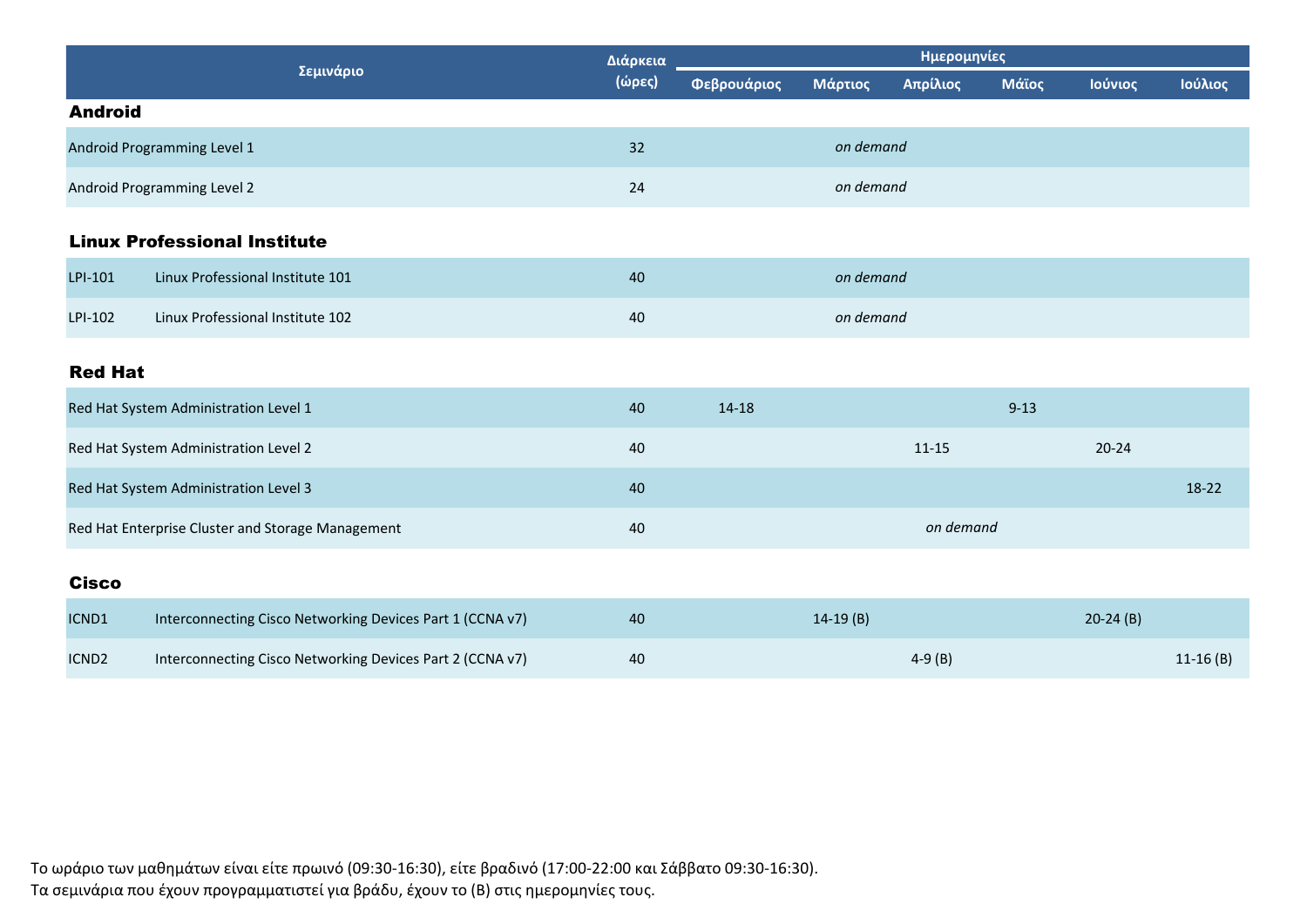| Σεμινάριο                          | Διάρκεια         | Ημερομηνίες  |           |           |         |            |           |  |  |
|------------------------------------|------------------|--------------|-----------|-----------|---------|------------|-----------|--|--|
|                                    | (ώρες)           | Φεβρουάριος  | Μάρτιος   | Απρίλιος  | Μάϊος   | Ιούνιος    | Ιούλιος   |  |  |
| <b>Microsoft Excel</b>             |                  |              |           |           |         |            |           |  |  |
| Microsoft Excel 2019: Basic        | 8                | $\mathbf{1}$ |           | 11        |         | 15         |           |  |  |
| Microsoft Excel 2019: Intermediate | 12               | $7 - 8$      | $8-10(B)$ | $11 - 12$ | $4 - 5$ | $15-17(B)$ | $12 - 13$ |  |  |
| Microsoft Excel 2019: Advanced     | 12               |              | $21-22$   |           |         | $21-23(B)$ | 18-19     |  |  |
| Microsoft Excel 2016: Basic        | $\bf 8$          |              |           | on demand |         |            |           |  |  |
| Microsoft Excel 2016: Intermediate | 12               | on demand    |           |           |         |            |           |  |  |
| Microsoft Excel 2016: Advanced     | 12               | on demand    |           |           |         |            |           |  |  |
| <b>VBA for Microsoft Excel</b>     | 16               |              |           | on demand |         |            |           |  |  |
| Microsoft Excel 2013: Basic        | $\bf 8$          |              |           | on demand |         |            |           |  |  |
| Microsoft Excel 2013: Intermediate | 12               |              |           | on demand |         |            |           |  |  |
| Microsoft Excel 2013: Advanced     | 12               |              |           | on demand |         |            |           |  |  |
| Microsoft Excel 2010: Basic        | $\boldsymbol{8}$ |              |           | on demand |         |            |           |  |  |
| Microsoft Excel 2010: Intermediate | 12               |              |           | on demand |         |            |           |  |  |
| Microsoft Excel 2010: Advanced     | 12               |              |           | on demand |         |            |           |  |  |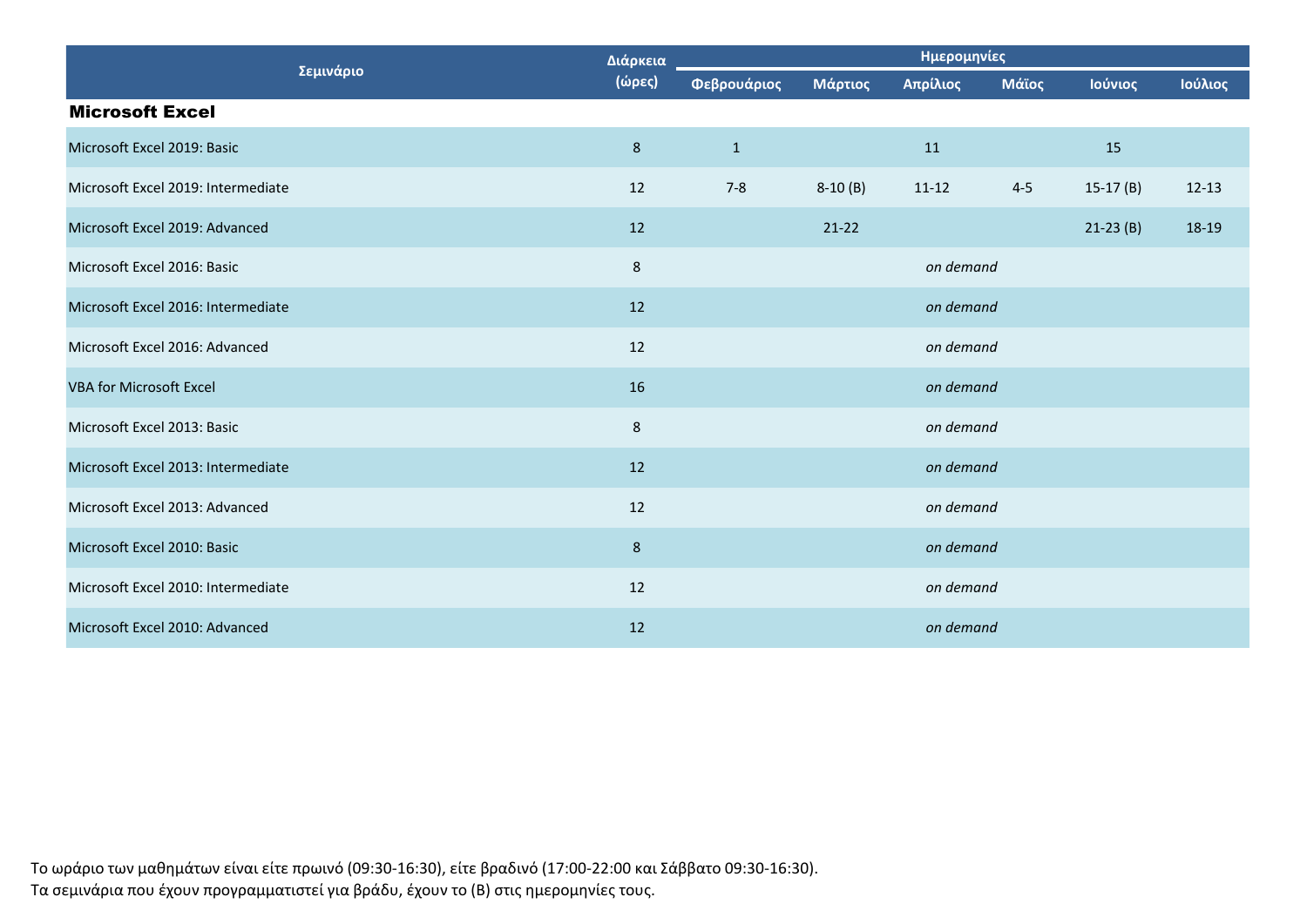|                                         | Διάρκεια         |             |           | Ημερομηνίες |       |         |         |  |  |
|-----------------------------------------|------------------|-------------|-----------|-------------|-------|---------|---------|--|--|
| Σεμινάριο                               | (ώρες)           | Φεβρουάριος | Μάρτιος   | Απρίλιος    | Μάϊος | Ιούνιος | Ιούλιος |  |  |
| <b>Microsoft PowerPoint</b>             |                  |             |           |             |       |         |         |  |  |
| Microsoft PowerPoint 2019: Basic        | 8                | 16          | 9         | $18-19(B)$  | 23    | 9       | 22      |  |  |
| Microsoft PowerPoint 2019: Advanced     | $\bf 8$          |             | 21        |             |       | 10      |         |  |  |
| Microsoft PowerPoint 2016: Basic        | $\,8\,$          |             | on demand |             |       |         |         |  |  |
| Microsoft PowerPoint 2016: Advanced     | $\boldsymbol{8}$ | on demand   |           |             |       |         |         |  |  |
| Microsoft PowerPoint 2013: Basic        | 8                |             |           | on demand   |       |         |         |  |  |
| Microsoft PowerPoint 2013: Advanced     | $8\phantom{1}$   |             |           | on demand   |       |         |         |  |  |
| Microsoft PowerPoint 2010: Basic        | 8                | on demand   |           |             |       |         |         |  |  |
| Microsoft PowerPoint 2010: Intermediate | $8\phantom{1}$   |             |           | on demand   |       |         |         |  |  |
| Microsoft PowerPoint 2010: Advanced     | 8                |             |           | on demand   |       |         |         |  |  |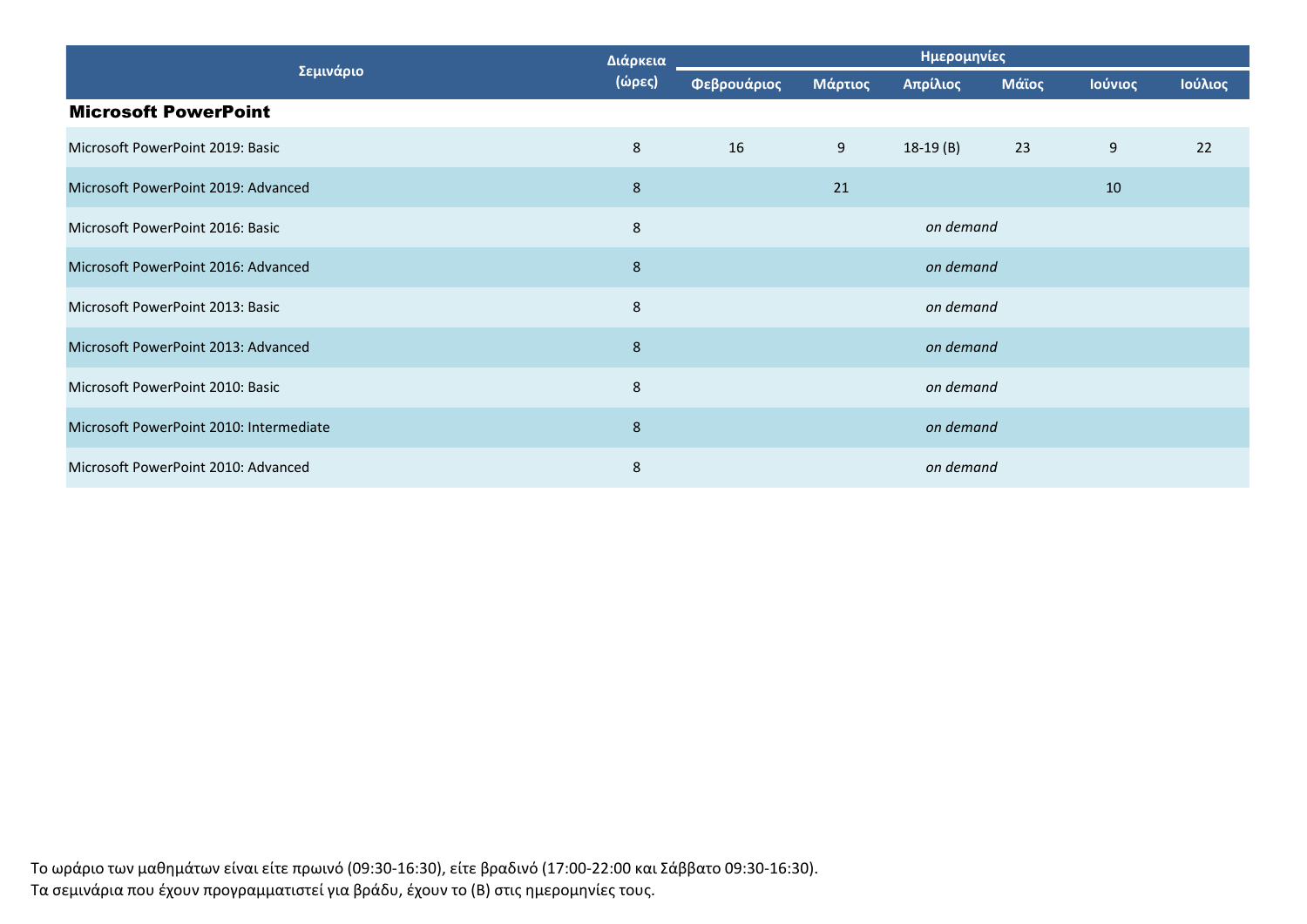|                                     | Διάρκεια       |                    | Ημερομηνίες |           |       |         |         |  |  |  |
|-------------------------------------|----------------|--------------------|-------------|-----------|-------|---------|---------|--|--|--|
| Σεμινάριο                           | (ώρες)         | <b>Φεβρουάριος</b> | Μάρτιος     | Απρίλιος  | Μάϊος | Ιούνιος | Ιούλιος |  |  |  |
| <b>Microsoft Access</b>             |                |                    |             |           |       |         |         |  |  |  |
| Microsoft Access 2019: Level 1      | 16             | $23 - 24$          |             | $5-6$     |       | $8-9$   |         |  |  |  |
| Microsoft Access 2019: Level 2      | 16             |                    |             | 28-29     |       |         | 18-19   |  |  |  |
| Microsoft Access 2016: Basic        | $8\phantom{1}$ |                    | on demand   |           |       |         |         |  |  |  |
| Microsoft Access 2016: Intermediate | $\,8\,$        |                    | on demand   |           |       |         |         |  |  |  |
| Microsoft Access 2016: Advanced     | 8              | on demand          |             |           |       |         |         |  |  |  |
| <b>VBA for Microsoft Access</b>     | 16             |                    |             | on demand |       |         |         |  |  |  |
| Microsoft Access 2013: Basic        | $8\phantom{1}$ |                    |             | on demand |       |         |         |  |  |  |
| Microsoft Access 2013: Intermediate | 8              |                    |             | on demand |       |         |         |  |  |  |
| Microsoft Access 2013: Advanced     | $8\phantom{1}$ |                    |             | on demand |       |         |         |  |  |  |
| Microsoft Access 2010: Basic        | $\,8\,$        |                    |             | on demand |       |         |         |  |  |  |
| Microsoft Access 2010: Intermediate | 8              |                    |             | on demand |       |         |         |  |  |  |
| Microsoft Access 2010: Advanced     | $\,8\,$        |                    |             | on demand |       |         |         |  |  |  |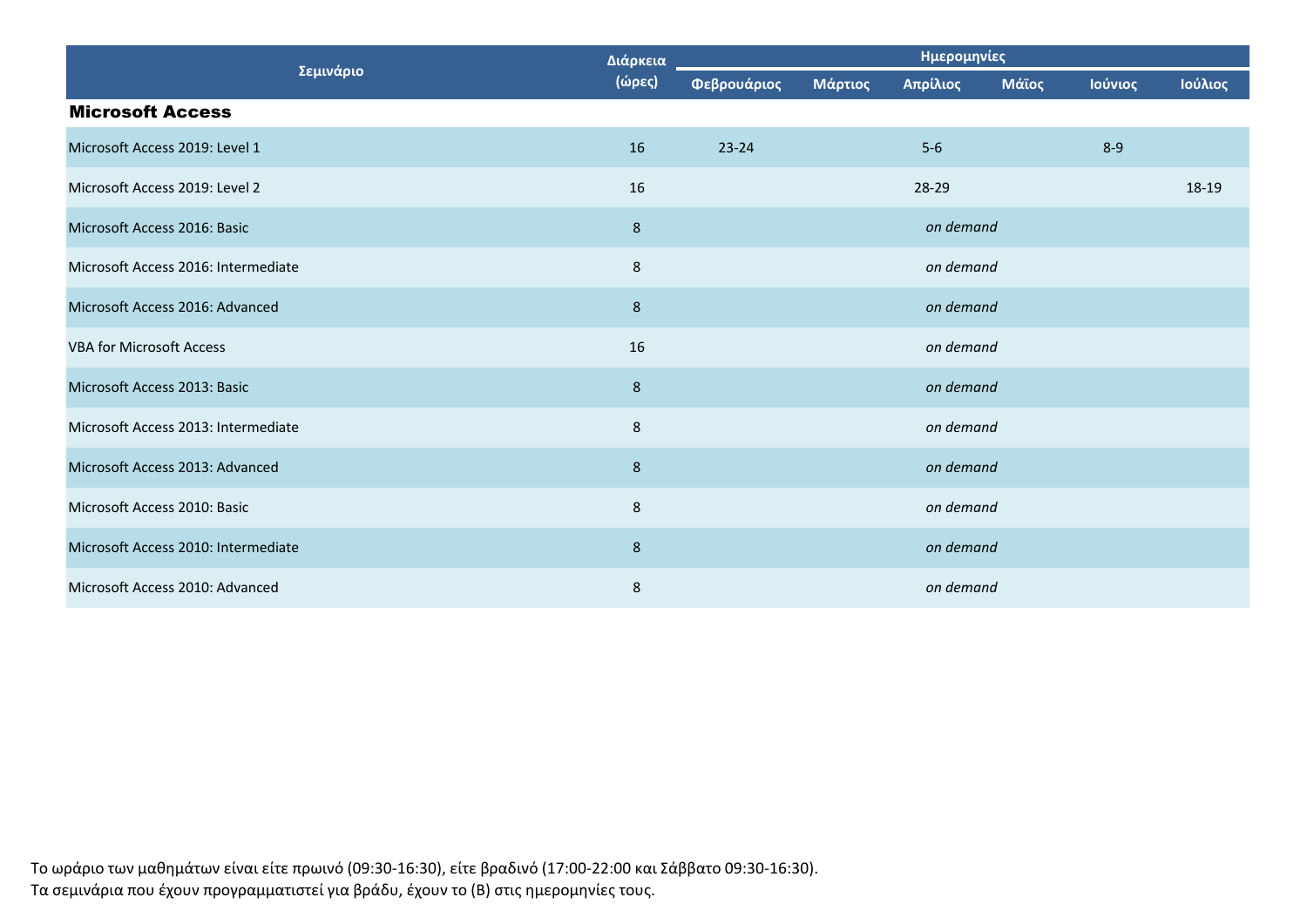| Σεμινάριο                         | Διάρκεια       | Ημερομηνίες        |             |                |       |          |         |  |
|-----------------------------------|----------------|--------------------|-------------|----------------|-------|----------|---------|--|
|                                   | (ώρες)         | <b>Φεβρουάριος</b> | Μάρτιος     | Απρίλιος       | Μάϊος | Ιούνιος  | Ιούλιος |  |
| <b>Microsoft Word</b>             |                |                    |             |                |       |          |         |  |
| Microsoft Word 2019: Basic        | 8              | 18                 |             | $\overline{7}$ |       |          | 13      |  |
| Microsoft Word 2019: Intermediate | 8              |                    | $2^{\circ}$ | 27             |       | $6-7(B)$ | 22      |  |
| Microsoft Word 2019: Advanced     | 8              |                    |             |                | 24    |          |         |  |
| Microsoft Word 2016: Basic        | 8              |                    | on demand   |                |       |          |         |  |
| Microsoft Word 2016: Intermediate | 8              | on demand          |             |                |       |          |         |  |
| Microsoft Word 2016: Advanced     | $\bf 8$        | on demand          |             |                |       |          |         |  |
| <b>VBA for Microsoft Word</b>     | 16             | on demand          |             |                |       |          |         |  |
| Microsoft Word 2013: Basic        | $\bf 8$        |                    | on demand   |                |       |          |         |  |
| Microsoft Word 2013: Intermediate | $\bf 8$        | on demand          |             |                |       |          |         |  |
| Microsoft Word 2013: Advanced     | $\bf 8$        | on demand          |             |                |       |          |         |  |
| Microsoft Word 2010: Basic        | $\bf 8$        | on demand          |             |                |       |          |         |  |
| Microsoft Word 2010: Intermediate | $\bf 8$        | on demand          |             |                |       |          |         |  |
| Microsoft Word 2010: Advanced     | $8\phantom{1}$ | on demand          |             |                |       |          |         |  |

Για τα σεμινάρια που είναι *on-demand* επικοινωνήστε μαζί μας ώστε να προγραμματίσουμε το τμήμα που σας ενδιαφέρει.